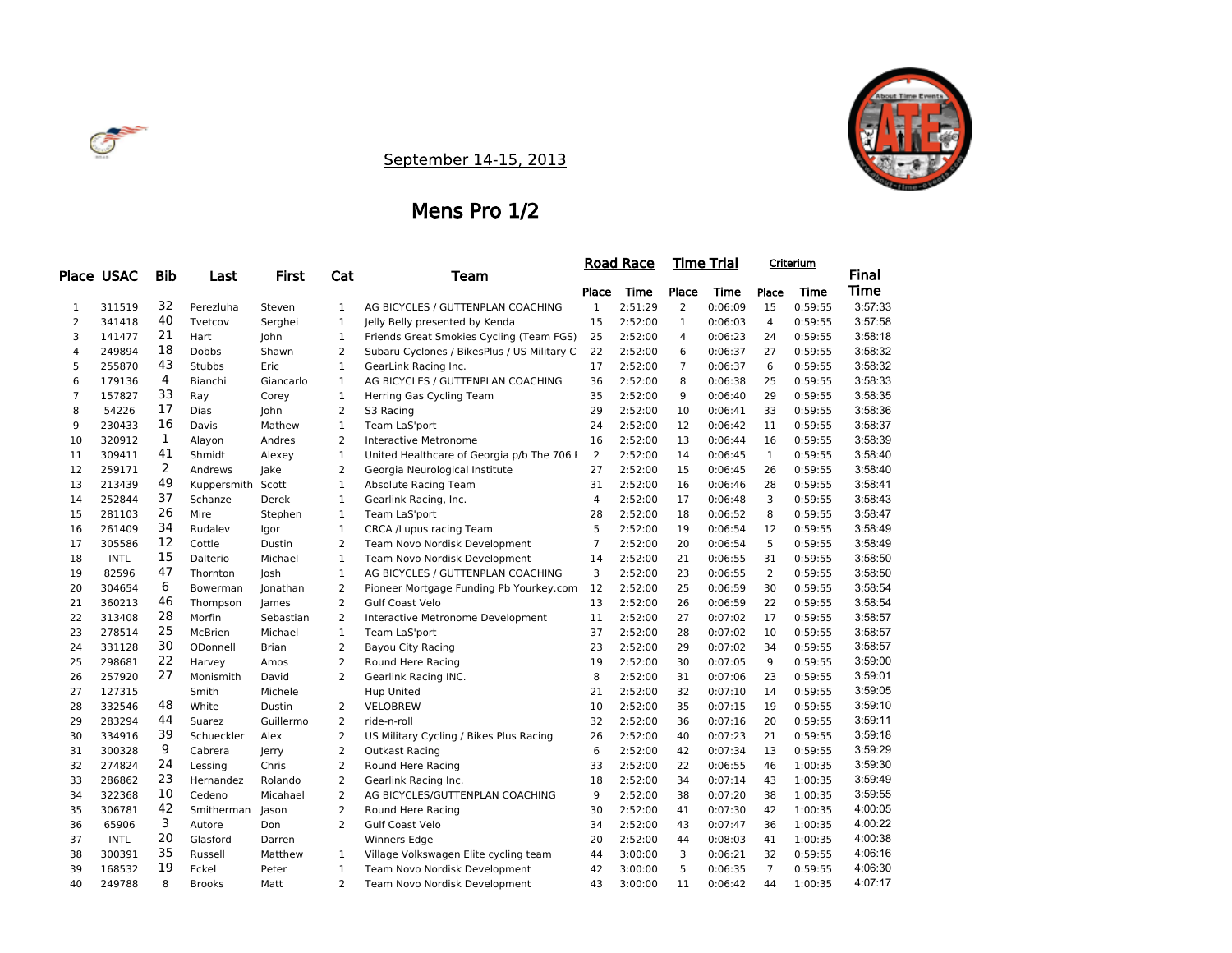| 41         | 55866  | 5  | Borski   | Stephen        | PACC/WattPosse                          | 40 | 3:00:00 | 24         | 0:06:58 | 45 | 1:00:35 | 4:07:33 |
|------------|--------|----|----------|----------------|-----------------------------------------|----|---------|------------|---------|----|---------|---------|
| 42         | 258254 | 31 | Page     | limmy          | Florida Velo                            | 45 | 3:00:00 | 33         | 0:07:13 | 40 | 1:00:35 | 4:07:48 |
| 43         | 170216 | 51 | Mendoza  | Daniel         | Florida Velo                            | 46 | 3:00:00 | 37         | 0:07:18 | 35 | 1:00:35 | 4:07:53 |
| 44         | 154900 | 13 | Cugno    | Scott          | Pioneer Mortgage Funding Pb Yourkey.com | 48 | 3:00:00 | 39         | 0:07:21 | 39 | 1:00:35 | 4:07:56 |
| 45         | 31413  | 36 | Saylor   | Ryan           | Gearlink Racing Inc.                    | 39 | 3:00:00 | 45         | 0:11:27 | 37 | 1:00:35 | 4:12:02 |
| 46         | 266290 | 38 | Schluck  | Andrew         |                                         | 41 | 3:00:00 | 46         | 0:56:42 | 18 | 0:59:55 | 4:56:37 |
| <b>DNF</b> | 253424 | 45 | Sullivan | <b>Brendan</b> | <b>CRCA/Lupus Racing Team</b>           | 38 | 2:52:00 | <b>DNS</b> |         |    |         |         |
| <b>DNF</b> | 138418 | 14 | Cundiff  | Christopher    | U.S. Military Cycling                   | 47 | 3:00:00 | <b>DNS</b> |         |    |         |         |
| <b>DNS</b> | 271440 | 29 | Novak    | Edward         | S3 Racing                               |    |         |            |         |    |         |         |
| <b>DNS</b> | 78680  | 11 | Choca    | Andrew         | Team LaS'port                           |    |         |            |         |    |         |         |
|            |        |    |          |                |                                         |    |         |            |         |    |         |         |

## TEAM COMPETITION PODIUM RESULTS

|   | AG BICYCLES/GUTTENPLAN COACHING | 11:54:56 |
|---|---------------------------------|----------|
| ∠ | GearLink Racing                 | 11:56:16 |
| ◡ | LaSport                         | 11:56:21 |

### Mens Cat. 3

|                |                   |     |                   |              |     |                                           |                | <b>Road Race</b> |                | Time Trial |                | Criterium   |         |
|----------------|-------------------|-----|-------------------|--------------|-----|-------------------------------------------|----------------|------------------|----------------|------------|----------------|-------------|---------|
|                | <b>Place USAC</b> | Bib | Last              | <b>First</b> | Cat | Team                                      |                |                  |                |            |                |             | Final   |
|                |                   |     |                   |              |     |                                           |                | Place Time Place |                | Time Place |                | <b>TIME</b> | Time    |
| 1              | 355844            | 311 | Kifer             | Jaden        | 3   | 4D Racing                                 | $\mathbf{1}$   | 1:59:46          | $\mathbf{1}$   | 06:37      | 11             | 0:51:53     | 2:58:16 |
| 2              | 367647            | 300 | <b>Barnes</b>     | Ryan         | 3   | S3 Racing                                 | 2              | 1:59:54          | 15             | 07:14      |                | 0:51:53     | 2:59:01 |
| 3              | 371658            | 310 | Kelly             | Kyle         | 3   | Naples Cyclery pb Airport Kia             | 15             | 2:01:10          | $\overline{2}$ | 06:38      |                | 0:51:53     | 2:59:41 |
| 4              | 335312            | 301 | <b>Boults</b>     | Marc         | 3   | Naples Cyclery p/b Airport Kia            | 5              | 2:01:10          | 4              | 06:45      |                | 0:51:53     | 2:59:48 |
| 5              | 376561            | 313 | Koth              | Kevin        | 3   | University of Central Florida             | 16             | 2:01:10          | 5              | 06:47      | 6              | 0:51:53     | 2:59:50 |
| 6              | 260014            | 331 | Wisner            | Daniel       | 3   | 4th Dimension Fitness/4D Racing           | 22             | 2:01:10          | 6              | 06:56      |                | 0:51:53     | 2:59:59 |
| $\overline{7}$ | 281156            | 304 | Drewes            | Dustin       | 3   | 4D Racing                                 | 6              | 2:01:10          | 7              | 06:57      | 5              | 0:51:53     | 3:00:00 |
| 8              | 257518            | 307 | Guyer             | Aaron        | 3   | <b>Gulf Coast Velo</b>                    | 20             | 2:01:10          | 9              | 06:59      |                | 0:51:53     | 3:00:02 |
| 9              | 301474            | 316 | LeBlanc           | Samuel       | 3   | 4D Racing                                 | 8              | 2:01:10          | 12             | 07:01      |                | 0:51:53     | 3:00:04 |
| 10             | 379783            | 322 | <b>McManus</b>    | Evan         | 3   | Lake Charles Racing                       | 14             | 2:01:10          | 13             | 07:05      |                | 0:51:53     | 3:00:08 |
| 11             | 298696            | 324 | Monahan           | Robert T     | 3   | Apolline/New Orleans Bicycle Club         | 13             | 2:01:10          | 14             | 07:09      |                | 0:51:53     | 3:00:12 |
| 12             | <b>INTL</b>       | 314 | Kraitor           | Artem        | 3   | Team Novo Nordisk Development             | 3              | 2:01:10          | 16             | 07:18      | 2              | 0:51:53     | 3:00:21 |
| 13             | 376163            | 312 | Koonce            | David        | 3   | village volkswagen elite cycling team     | 27             | 2:01:10          | 17             | 07:19      |                | 0:51:53     | 3:00:22 |
| 14             | 331200            | 334 | Preston           | Graeme       | 3   | 4th Dimension Fitness/4D Racing           | 18             | 2:01:10          | 18             | 07:20      |                | 0:51:53     | 3:00:23 |
| 15             | 224868            | 328 | Simmonds          | <b>Boris</b> | 3   | Donohoo-Infinity Racing / Birmingham Velo | 10             | 2:01:10          | 19             | 07:21      | 4              | 0:51:53     | 3:00:24 |
| 16             | 357670            | 306 | Grant             | James        | 3   | <b>SVMIC</b>                              | 17             | 2:01:10          | 21             | 07:26      |                | 0:51:53     | 3:00:29 |
| 17             | 238642            | 309 | Jones             | William      | 3   | 4D Racing                                 | 24             | 2:01:10          | 23             | 07:31      |                | 0:51:53     | 3:00:34 |
| 18             | 58861             | 315 | Laytham           | Alan         | 3   | ST3 Cycling/Greenbull                     | 21             | 2:01:10          | 24             | 07:33      |                | 0:51:53     | 3:00:36 |
| 19             | 255722            | 327 | SigRist           | Tony         | 3   | Gulf Coast Velo                           | 23             | 2:01:10          | 26             | 07:51      | 10             | 0:51:53     | 3:00:54 |
| 20             | 346348            | 333 | Yaques            | Anthony      | 3   | unattached                                | 4              | 2:01:10          | 27             | 08:02      | 3              | 0:51:53     | 3:01:05 |
| 21             | 278513            | 320 | Mcbrien           | Gene         | 3   | <b>Bikes Plus Racing</b>                  | 19             | 2:01:10          | 29             | 08:36      | $\mathbf{1}$   | 0:51:53     | 3:01:39 |
| 22             | 293076            | 302 | Davis             | Peter        | 3   | Stan's NoTubes p/b Proferrin              | 30             | 2:03:34          | 3              | 06:45      |                | 0:51:53     | 3:02:12 |
| 23             | 258431            | 308 | Hudgens           | William      | 3   | <b>Truly Spokin</b>                       | 29             | 2:03:34          | 8              | 06:57      |                | 0:51:53     | 3:02:24 |
| 24             | 320680            | 329 | Ward-Packard Ezra |              | 3   | Team Novo Nordisk Development             | 31             | 2:03:34          | 11             | 07:00      |                | 0:51:53     | 3:02:27 |
| 25             | 259102            | 305 | Erchull           | Matthew      | 3   | Raising Canes Cycling Team                | $\overline{7}$ | 2:01:10          | 22             | 07:30      |                | 0:53:53     | 3:02:33 |
| 26             | 395553            | 317 | Lopez             | Jason        | 3   | 352 Racing p/b Bikes and More             | 28             | 2:03:34          | 25             | 07:35      | $\overline{7}$ | 0:51:53     | 3:03:02 |
| 27             | 351492            | 325 | Sanchez           | MarkAnthon   | 3   | U.S. Military Cycling                     | 32             | 2:03:34          | 28             | 08:10      |                | 0:51:53     | 3:03:37 |
| 28             | 368697            | 326 | Schoen            | Jacob        | 3   |                                           | 25             | 2:01:10          | 31             | 11:17      |                | 0:51:53     | 3:04:20 |
| 29             | 366829            | 319 | Mayeaux           | Brent        | 3   | 4th Dimension Racing                      | 26             | 2:01:10          | 30             | 10:24      |                | 0:55:53     | 3:07:27 |
|                |                   |     |                   |              |     |                                           |                |                  |                |            |                |             |         |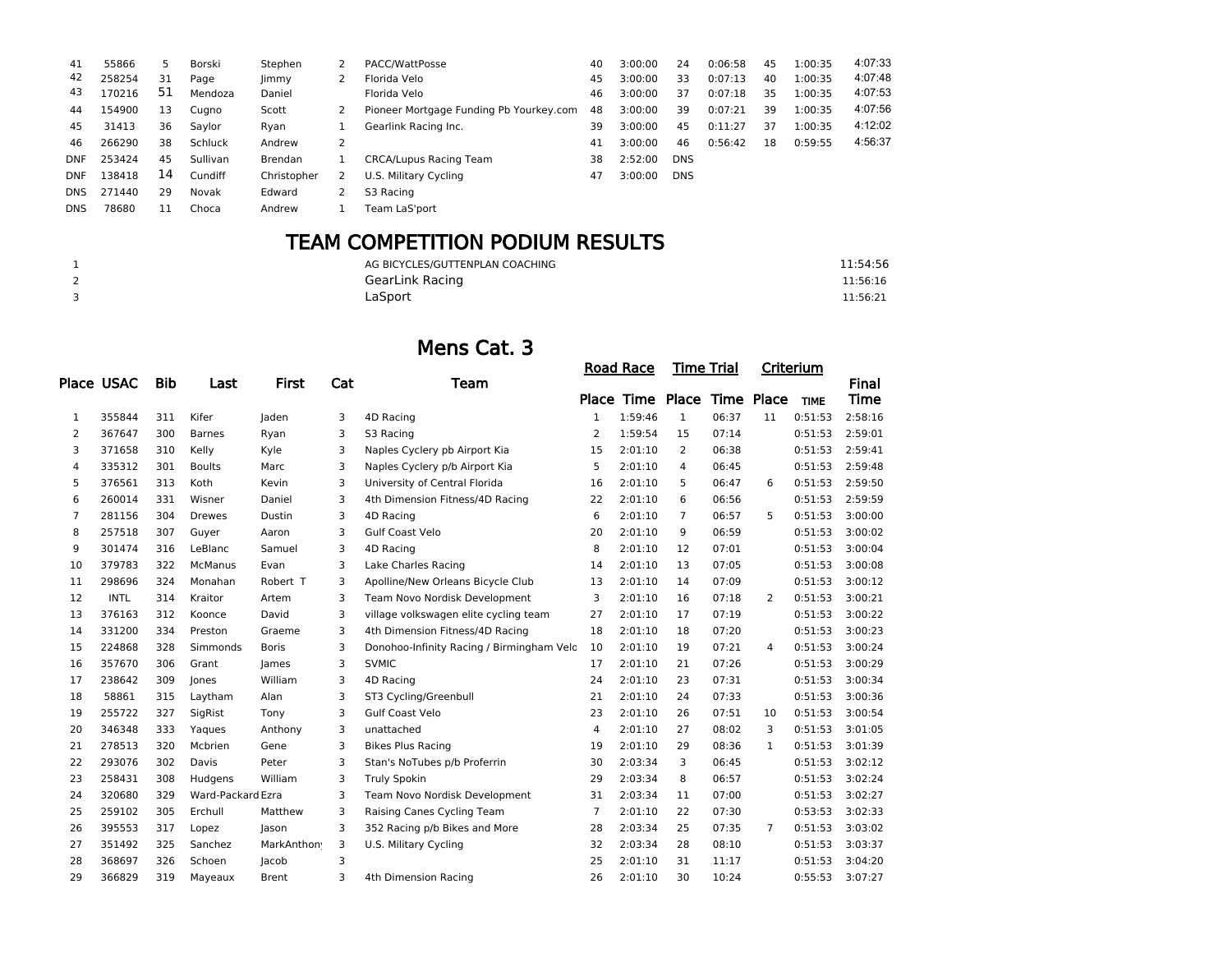| 30         | 304873 | 321 | McGrath | Chris |    |                             | 12  | 2:01:10 | 32         | 2:42:41 | 8          | 0:51:53 5:35:44 |  |
|------------|--------|-----|---------|-------|----|-----------------------------|-----|---------|------------|---------|------------|-----------------|--|
| DNF        | 274085 | 332 | Wiswall | Chad  |    | Godspeed racing             |     | 2:01:10 | 10         | 0:06:59 | <b>DNS</b> |                 |  |
| <b>DNF</b> | 346032 | 303 | Davis   | lason |    | Gulf Coast Velo             |     | 2:01:10 | 20         | 07:25   | <b>DNF</b> |                 |  |
| <b>DNF</b> | 280746 | 330 | Weaver  | Rolly | 3. | University of South Florida | 33. | 2:21:53 | <b>DNS</b> | 00:00   |            |                 |  |
| DNS        | 278500 | 318 | Martin  | Frank |    | Velocity Pro Cycles         |     |         |            |         |            |                 |  |
| DNS        | 288897 | 323 | Moiock  | Chris |    | Gulf Coast Velo             |     |         |            |         |            |                 |  |
|            |        |     |         |       |    |                             |     |         |            |         |            |                 |  |

### Mens Cat. 4

|                |            |            |               |              |                |                                          |                | <b>Road Race</b> | <u>Time Trial</u>          |       |                | <u>Criterium</u> |              |
|----------------|------------|------------|---------------|--------------|----------------|------------------------------------------|----------------|------------------|----------------------------|-------|----------------|------------------|--------------|
|                | Place USAC | <b>Bib</b> | Last          | <b>First</b> | Cat            | Team                                     |                |                  |                            |       |                |                  | <b>Final</b> |
|                |            |            |               |              |                |                                          | Place          |                  | Time Place Time Place Time |       |                |                  | Time         |
| $\mathbf{1}$   | 387697     | 482        | Shott         | Owen         |                | 4 Velobrew                               | $\overline{4}$ | 2:06:29          | $\mathbf{1}$               | 06:28 | $\mathbf{1}$   | 0:39:57          | 2:52:54      |
| $\overline{2}$ | 406813     | 483        | Smith         | Jacob        | 4              | Team Truly Spokin                        | $\overline{2}$ | 2:06:29          | 8                          | 06:59 | $\overline{2}$ | 0:40:01          | 2:53:29      |
| 3              | 304617     | 461        | Domingue      | Randy        | 4              | Acadiana Bicycle Company Racing          | 19             | 2:07:01          | 6                          | 06:58 | 4              | 0:40:01          | 2:54:00      |
| 4              | 304636     | 453        | Becker        | Byron        | 4              | Gearlink Racing INC.                     | 14             | 2:07:00          | $\overline{2}$             | 06:50 |                | 0:40:11          | 2:54:01      |
| 5              | 386847     | 473        | Lamy          | leff         | 4              |                                          | 12             | 2:07:00          | 9                          | 07:01 | 9              | 0:40:03          | 2:54:04      |
| 6              | 384647     | 488        | Vu            | Daniel       | 4              |                                          | 3              | 2:06:29          | 21                         | 07:33 | 10             | 0:40:03          | 2:54:05      |
| $\overline{7}$ | 338668     | 462        | Doria         | Raul         | $\overline{4}$ | bayou country cyclist-green team         | 24             | 2:07:01          | 5                          | 06:55 |                | 0:40:11          | 2:54:07      |
| 8              | 339262     | 484        | Soprenuk      | Shay         | 4              | <b>UCF Cycling</b>                       | 11             | 2:07:00          | 11                         | 07:06 | 3              | 0:40:01          | 2:54:07      |
| 9              | 384158     | 468        | Hatfield      | Nathan       | 4              | PCP Race Team                            | 8              | 2:06:58          | 12                         | 07:07 |                | 0:40:11          | 2:54:16      |
| 10             | 374748     | 463        | Dorman        | Travis       | 4              | <b>Bikes Plus</b>                        | $\mathbf 1$    | 2:06:29          | 22                         | 07:38 |                | 0:40:11          | 2:54:18      |
| 11             | 381675     | 480        | Pearson       | Stanton      | 4              |                                          | 5              | 2:06:58          | 17                         | 07:26 | 5              | 0:40:01          | 2:54:25      |
| 12             | 406035     | 472        | Johnson       | Wes          | 4              |                                          | $\overline{7}$ | 2:06:58          | 18                         | 07:27 |                | 0:40:11          | 2:54:36      |
| 13             | 405641     | 460        | Dawson        | Shea         | 4              | Raising Cain's                           | 20             | 2:07:01          | 15                         | 07:25 |                | 0:40:11          | 2:54:37      |
| 14             | 335810     | 467        | Greer         | Josh         | 4              | 4D racing                                | 13             | 2:07:00          | 19                         | 07:30 |                | 0:40:11          | 2:54:41      |
| 15             | 401547     | 454        | Biehl         | Justin       | 4              | Subaru/Bikes Plus / WFW                  | 18             | 2:07:01          | 20                         | 07:32 |                | 0:40:11          | 2:54:44      |
| 16             | 389051     | 452        | Aquino        | Tyler        | $\overline{4}$ |                                          | 10             | 2:06:58          | 26                         | 07:54 | 8              | 0:40:03          | 2:54:55      |
| 17             | 378395     | 458        | Casteline     | Kyle         | 4              | <b>USF</b>                               | 27             | 2:07:01          | 24                         | 07:50 |                | 0:40:25          | 2:55:16      |
| 18             | 178436     | 465        | Fritz         | Joe          | 4              | pcp race team                            | 22             | 2:07:01          | 29                         | 08:05 |                | 0:40:11          | 2:55:17      |
| 19             | 306198     | 466        | Gould         | Mick         | 4              | ST3 Cycling                              | 26             | 2:07:01          | 33                         | 08:27 |                | 0:40:25          | 2:55:53      |
| 20             | 379802     | 477        | Medlin        | Dannie       | 4              | <b>BPC Cycling</b>                       | 15             | 2:07:00          | 3                          | 06:51 |                | 0:42:11          | 2:56:02      |
| 21             | 352450     | 471        | Jackson       | John         | 4              | <b>BPC Cycling</b>                       | 16             | 2:07:00          | 4                          | 06:55 |                | 0:42:11          | 2:56:06      |
| 22             | 321478     | 469        | Hernandez     | Alex         | 4              | <b>Bikes Plus Racing</b>                 | 21             | 2:07:01          | 10                         | 07:06 |                | 0:42:11          | 2:56:18      |
| 23             | 288498     | 478        | Miller        | Keith        | 4              | Geaux Race                               | 23             | 2:07:01          | 14                         | 07:19 |                | 0:42:11          | 2:56:31      |
| 24             | 221372     | 490        | Damico        | Lou          | 4              |                                          | 25             | 2:07:01          | 35                         | 09:08 |                | 0:42:11          | 2:58:20      |
| 25             | 377251     | 456        | <b>Braese</b> | Chris        | $\overline{4}$ |                                          | 31             | 2:10:30          | $\overline{7}$             | 06:59 |                | 0:42:25          | 2:59:54      |
| 26             | 352302     | 464        | Dyszkiewicz   | Wojtek       | 4              | Presbyterian Sports Medicine/Energy Cafe | 35             | 2:17:13          | 13                         | 07:09 | 6              | 0:40:01          | 3:04:23      |
| 27             | 365242     | 481        | Qualls        | James        | 4              |                                          | 32             | 2:14:33          | 34                         | 08:35 |                | 0:42:11          | 3:05:19      |
| 28             | 278686     | 450        | Abusiewiez    | David        | 4              | <b>LCTRAINSMART / BURGERFI</b>           | 37             | 2:17:53          | 30                         | 08:06 |                | 0:40:25          | 3:06:24      |
| 29             | 367471     | 489        | Worcester     | Nathaniel    | 4              |                                          | 34             | 2:15:34          | 37                         | 11:57 | $\overline{7}$ | 0:40:01          | 3:07:32      |
| 30             | 381530     | 485        | Thompson      | William      | 4              | Gulf Coast Bicycle Club                  | 41             | 2:21:19          | 28                         | 08:01 |                | 0:40:11          | 3:09:31      |
| 31             |            |            | <b>Torres</b> | Stefon       | 4              |                                          | 40             | 2:21:18          | 31                         | 08:20 |                | 0:40:11          | 3:09:49      |
| 32             | 361368     | 487        | Vallier       | Scott        | $\overline{4}$ | <b>BPC Cycling Team</b>                  | 39             | 2:21:18          | 32                         | 08:23 |                | 0:40:25          | 3:10:06      |
| 33             | 308241     | 475        | McArthur      | Jason        | 4              | RedEye Velo                              | 17             | 2:07:01          | 38                         | 53:16 |                | 0:40:25          | 3:40:42      |
| <b>DNF</b>     | 384814     | 451        | Accardo       | Dwayne       | 4              | <b>BPC Cycling</b>                       | 33             | 2:15:28          | 25                         | 07:52 | <b>DNS</b>     |                  |              |
| <b>DNF</b>     | 406947     | 479        | Murphree      | Adam         | 4              | <b>BPC Cycling</b>                       | 30             | 2:10:30          | 23                         | 07:41 | <b>DNF</b>     |                  |              |
| <b>DNF</b>     | 331884     | 455        | Boyd          | Steve        | 4              | <b>Atlantic Shores Velo</b>              | 28             | 2:10:30          | 27                         | 07:58 | DNF            |                  |              |
| <b>DNF</b>     | 347118     | 457        | <b>Breaux</b> | Bronson      | 4              | Acadiana Bicycle Racing Team             | 29             | 2:10:30          | 36                         | 09:14 | <b>DNF</b>     |                  |              |
| <b>DNF</b>     | 340192     | 474        | Malone        | <b>Brad</b>  | 4              | <b>BPC Cycling</b>                       | 9              | 2:06:58          | 16                         | 07:26 | <b>DNS</b>     |                  |              |
| <b>DNF</b>     | 391592     | 470        | Isbill        | Mike         | 4              |                                          | 6              | 2:06:58          | <b>DNS</b>                 |       |                |                  |              |
|                |            |            |               |              |                |                                          |                |                  |                            |       |                |                  |              |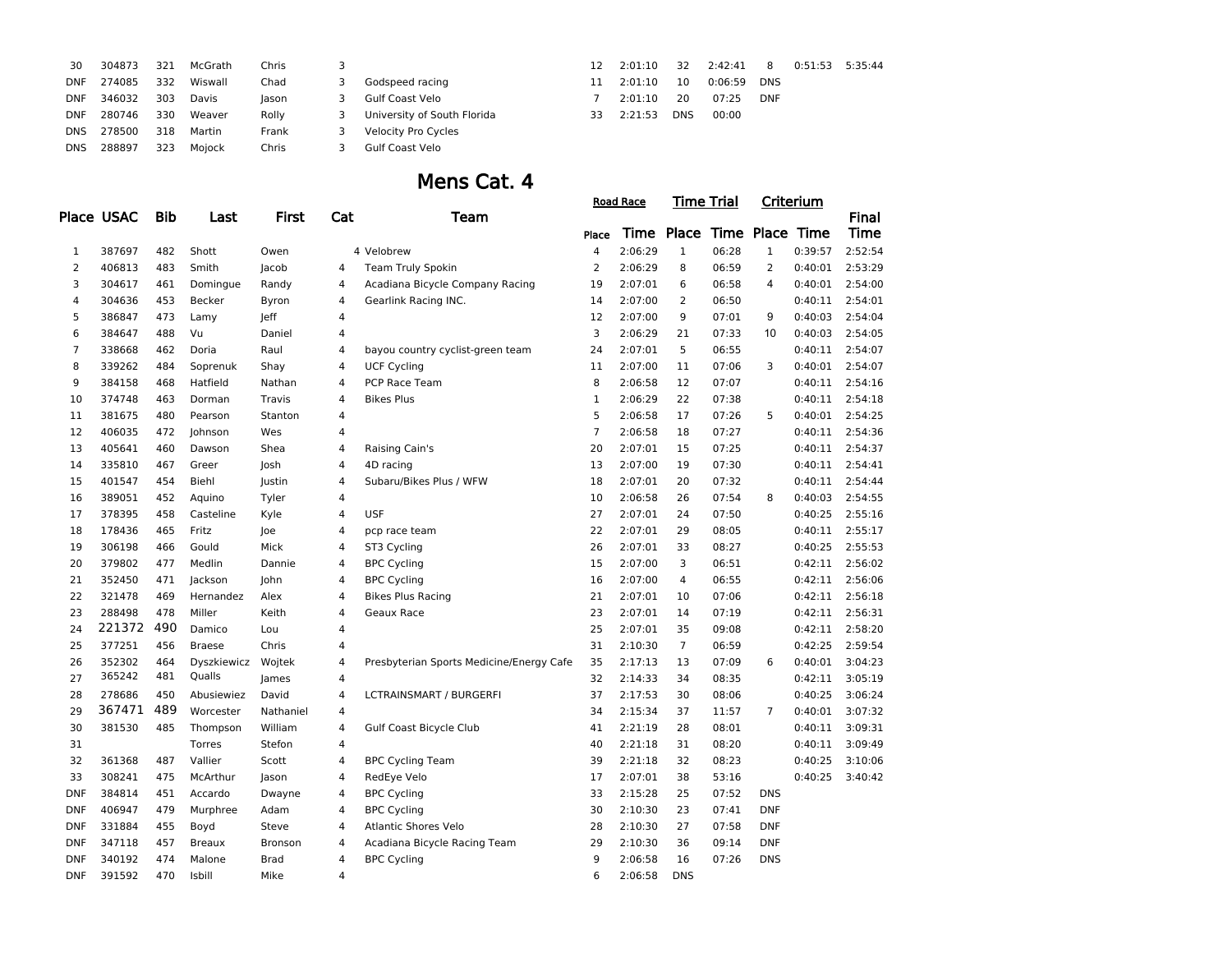| DNF 389356 476 McNees |                                | Mark | 4 RedEve Velo                  | 38  2:19:47  DNS |  |
|-----------------------|--------------------------------|------|--------------------------------|------------------|--|
|                       | DNF 228717 486 Turbyfill David |      | 4 Subaru Cyclones / Bikes Plus | 36 2:17:53 DNS   |  |

## Men's Cat. 5 All Stages

|                |            |            |             |              |     |                                   |                | <b>Road Race</b> | Time Trial     |       |                | Criterium |         |
|----------------|------------|------------|-------------|--------------|-----|-----------------------------------|----------------|------------------|----------------|-------|----------------|-----------|---------|
|                | Place USAC | <b>Bib</b> | Last        | First        | Cat | Team                              |                |                  |                |       |                |           | Final   |
|                |            |            |             |              |     |                                   | Place          | Time             | Place          |       | Time Place     | Time      | Time    |
| 1              | 388968     | 534        | lensen      | Mikkel       |     | 5 HammerDown                      | 10             | 1:05:28          | $\overline{2}$ | 07:25 | 6              | 0:30:48   | 1:43:41 |
| $\overline{2}$ | 408410     | 526        | Bell        | Davis        | 5   |                                   | $\mathbf{1}$   | 1:05:28          | 3              | 07:29 | 3              | 0:30:48   | 1:43:45 |
| 3              | 304865     | 547        | Rhodes      | <b>Brad</b>  | 5   | Bayou Country Cyclists/Green Team | 8              | 1:05:28          | 5              | 07:36 | 4              | 0:30:48   | 1:43:52 |
| 4              | 352798     | 550        | Vancil      | Jon          | 5   |                                   | 11             | 1:05:28          | $\overline{7}$ | 07:39 | 9              | 0:30:48   | 1:43:55 |
| 5              | 379004     | 541        | Mittelsdorf | Reginald     | 5   | GG Speed                          | 17             | 1:05:28          | 8              | 07:41 | 12             | 0:30:53   | 1:44:02 |
| 6              |            |            | Patterson   | Nic.         | 5   | West FL Wheelman                  | 5              | 1:05:28          | 9              | 07:46 | 2              | 0:30:48   | 1:44:02 |
| 7              | 396698     | 533        | Hunter      | Tyler        | 5   | <b>UCF Cycling Club</b>           | 6              | 1:05:28          | 13             | 08:00 | 5              | 0:30:48   | 1:44:16 |
| 8              | 374802     | 538        | Martin      | William      | 5   | <b>BPC Memphis Cycling</b>        | 15             | 1:05:28          | 11             | 07:52 | 18             | 0:30:57   | 1:44:17 |
| 9              |            | 546        | Rhodes      | $\mathsf{A}$ | 5   |                                   | 2              | 1:05:28          | 18             | 08:20 | $\mathbf{1}$   | 0:30:48   | 1:44:36 |
| 10             | 231116     | 530        | Goldsberry  | Greg         | 5   | Cherry St. Cycles                 | 3              | 1:05:28          | 21             | 08:26 | 8              | 0:30:48   | 1:44:42 |
| 11             | 218488     |            | Morse       | George       | 5   |                                   | 16             | 1:05:28          | 22             | 08:27 | 10             | 0:30:48   | 1:44:43 |
| 12             | 231116     | 554        | Torres      | Carlos       | 5   |                                   | 13             | 1:05:28          | 26             | 08:44 | $\overline{7}$ | 0:30:48   | 1:45:00 |
| 13             | 381733     | 531        | Hanisco     | Tim          | 5   | <b>BPC</b>                        | 19             | 1:05:28          | 25             | 08:38 | 17             | 0:30:55   | 1:45:01 |
| 14             | 397475     | 542        | Muench      | Seth         | 5   |                                   | $\overline{7}$ | 1:05:28          | 28             | 08:49 | 21             | 0:30:57   | 1:45:14 |
| 15             |            | 539        | Merk        | Timon        | 5   |                                   | 20             | 1:06:24          | 23             | 08:27 | 14             | 0:30:53   | 1:45:44 |
| 16             | 391858     | 551        | Vinson      | Robert       | 5   | Cherry St. Cycles                 | 14             | 1:05:28          | 29             | 08:51 |                | 0:32:50   | 1:47:09 |
| 17             | 397475     | 537        | Lee         | leremy       | 5   | Raising Cane's Racing             | 24             | 1:08:10          | 15             | 08:07 |                | 0:30:57   | 1:47:14 |
| 18             | 48040      | 528        | Dunn        | Richard      | 5   | Vantage Health Plan/Team Colvin   | 23             | 1:08:10          | 24             | 08:37 | 19             | 0:30:57   | 1:47:44 |
| 19             |            | 540        | Miller      | <b>Brent</b> | 5   |                                   | 22             | 1:08:10          | 27             | 08:48 |                | 0:30:57   | 1:47:55 |
| 20             | 397239     | 535        | Knight      | Jamie        | 5   | Green Team                        | 28             | 1:12:51          | 10             | 07:52 |                | 0:30:57   | 1:51:40 |
| 21             |            | 527        | Donahue     | Sean         | 5   | West Florida Wheelmen             | 27             | 1:12:51          | 19             | 08:25 | 11             | 0:30:53   | 1:52:09 |
| 22             | 367970     | 553        | Miller      | Alexander    | 5   |                                   | 29             | 1:12:51          | 30             | 08:52 | 13             | 0:30:53   | 1:52:36 |
| 23             |            | 552        | Wagner      | William      | 5   | <b>UCF Cycling Knights</b>        | 30             | 1:12:51          | 31             | 08:53 | 22             | 0:30:57   | 1:52:41 |
| 24             |            | 532        | Howard      | Mark         | 5   |                                   | 31             | 1:12:51          | 32             | 09:41 | 15             | 0:30:55   | 1:53:27 |
| 25             | 63373      | 549        | Taylor      | James        | 5   | Greenville Spinners Club          | 32             | 1:12:51          | 33             | 09:43 | 16             | 0:30:55   | 1:53:29 |
| 26             | 323252     | 545        | Plummer     | Jon          | 5   |                                   | 33             | 1:12:51          | 16             | 08:08 |                | 0:32:50   | 1:53:49 |
| 27             | 367250     | 548        | Schumacher  | Daniel       | 5   | <b>US Military Cycling</b>        | 36             | 1:15:24          | 6              | 07:37 | 20             | 0:30:57   | 1:53:58 |
| <b>DNF</b>     | 391858     | 529        | Early       | David        | 5   | Hammerdown Cycling                | 21             | 1:06:55          | 20             | 08:25 | <b>DNF</b>     |           |         |
| <b>DNF</b>     | 405329     | 536        | Kocurek     | Joseph       | 5   | <b>Bayou Country Cyclists</b>     | 34             | 1:12:51          |                |       |                |           |         |
|                |            | 544        | Nix         | Jason        | 5   |                                   | 35             | 1:13:20          |                |       |                |           |         |
|                |            |            |             |              |     |                                   |                |                  |                |       |                |           |         |

### Men's Cat. 5 single stage participants

CAT 5 "only" single stage results

|             |            |           |              |     |                    |      |       | <b>Road Race</b> | <b>Time Trial</b> |       |
|-------------|------------|-----------|--------------|-----|--------------------|------|-------|------------------|-------------------|-------|
| <b>USAC</b> | <b>Bib</b> | Last      | <b>First</b> | Cat |                    | Team |       |                  |                   |       |
|             |            |           |              |     |                    |      | Place | Time Place Time  |                   |       |
| 401601      | 629        | Mullinas  | Joseph       | 5   | unattached         |      | 4     | 1:05:28          |                   | 07:23 |
| 410364      | 637        | Rasmussen | <b>Ellis</b> | 5   | <b>BPC Cycling</b> |      | 9     | 1:05:28          | 17                | 08:14 |
| 396847      |            | Wanhatalo | David        | 5   |                    |      | 12    | 1:05:28          |                   |       |
|             |            | Hoel      | Matthew      | 5   |                    |      | 18    | 1:05:28          |                   |       |
| 380340      |            | Love      | Matt         | 5   | Geaux Race         |      | 25    | 1:08:10          |                   |       |
|             | 636        | Eller     | Iohn         | 5   |                    |      | 26    | 1:12:51          |                   |       |
| 395086      | 638        | Radford   | Michael      | 5   | unattached         |      |       |                  | 4                 | 07:35 |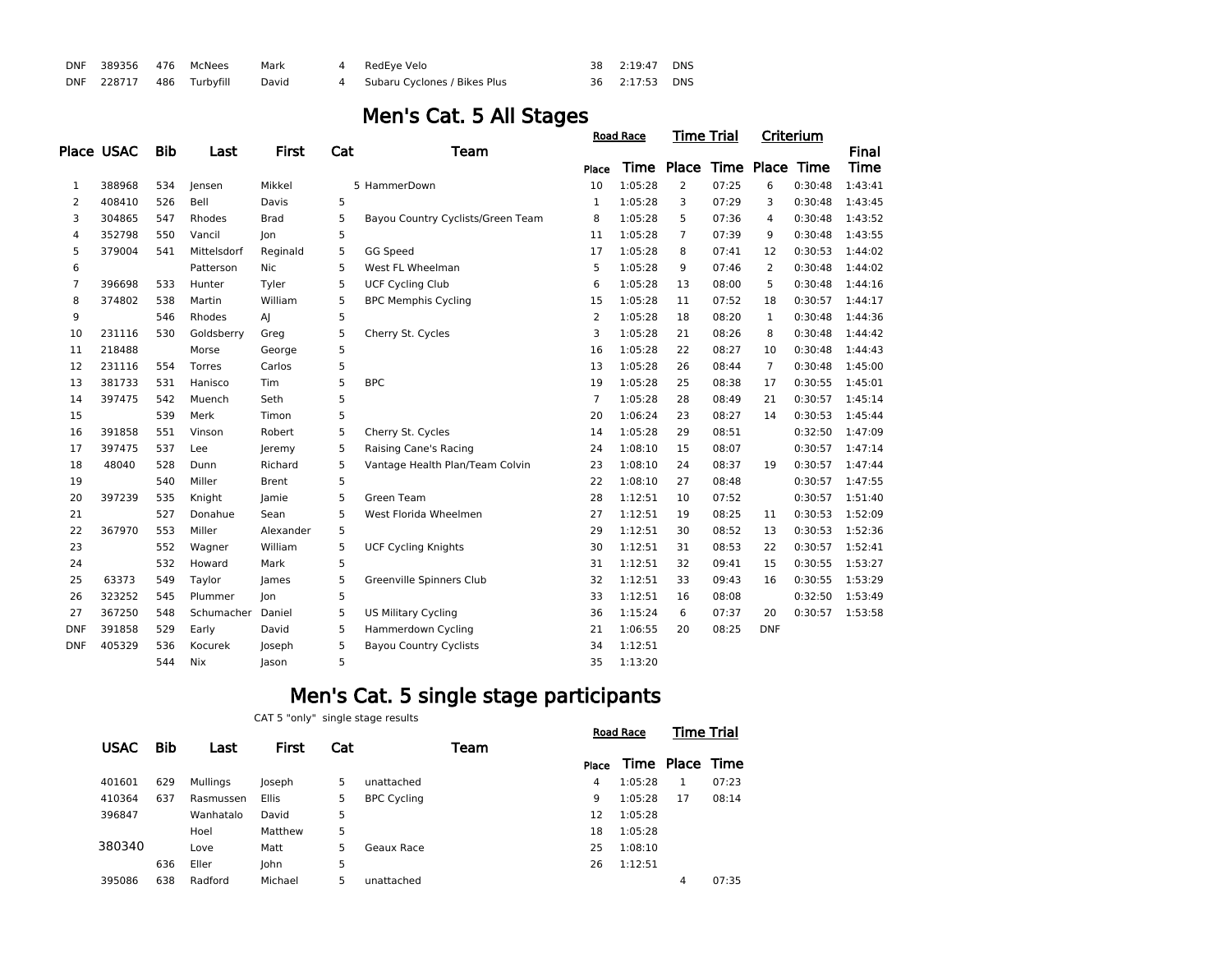|   | 303712 | 633 | Vizzine | Michael | 5 | unattached        | 12 | 07:54 |
|---|--------|-----|---------|---------|---|-------------------|----|-------|
|   | 303712 | 634 | Dixon   | David   | 5 | The Bike Store    | 14 | 08:05 |
|   |        |     | Mathis  | Artie   | 5 | GDI               | 34 | 12:03 |
| ? | 393374 |     | Olson   | lake    | 5 |                   |    |       |
| ? |        |     | Smith   | Hunter  | 5 | AAA cycling team  |    |       |
| ? | 401132 |     | Thomas  | neal    | 5 | Jubilee Road Team |    |       |
| ? |        |     | Gruber  | leremy  | 5 | unattached        |    |       |
| ? |        |     | Muench  | Gerald  | 5 |                   |    |       |
|   |        |     |         |         |   |                   |    |       |

|                |                |            |                |              |                | Women (1-2, 3, 4)            |                |                                  |                   |       |                |           |              |
|----------------|----------------|------------|----------------|--------------|----------------|------------------------------|----------------|----------------------------------|-------------------|-------|----------------|-----------|--------------|
|                |                |            |                |              |                |                              |                | <b>Road Race</b>                 | <b>Time Trial</b> |       |                | Criterium |              |
|                | Place USAC     | <b>Bib</b> | Last           | <b>First</b> | Cat.           | Team                         |                |                                  |                   |       |                |           | <b>Final</b> |
|                |                |            |                |              |                |                              |                | Place Time Place Time Place Time |                   |       |                |           | <b>Time</b>  |
| 1              | 185441         | 75         | Crowell        | Jacquelyn    | 1              | Exergy TWENTY16              | $\mathbf{1}$   | 2:19:36                          | $\mathbf{1}$      | 07:14 | $\mathbf{1}$   | 0:35:03   | 3:01:53      |
| $\overline{2}$ | 397657         | 82         | Jorgensen      | Laura        | $\overline{2}$ |                              | 5              | 2:19:36                          | $\overline{2}$    | 07:46 | 5              | 0:35:03   | 3:02:25      |
| 3              | 64143          | 78         | Jimenez        | Mary         | $\overline{2}$ | Team LaS'Port                | $\overline{7}$ | 2:19:36                          | 4                 | 08:14 | 8              | 0:35:03   | 3:02:53      |
| 4              | 298947         | 80         | Parsons        | Laura        | $\mathbf{1}$   | Unattached                   | 2              | 2:19:36                          | 5                 | 08:14 | 2              | 0:35:03   | 3:02:53      |
| 5              | 273899         | 71         | Aldridge       | Abigail      | 2              | PCP Race Team                | 4              | 2:19:36                          | $\overline{7}$    | 08:28 | 4              | 0:35:03   | 3:03:07      |
| 6              | 376824         | 76         | Factor         | Chelsea      | $\overline{2}$ | Team Kenda p/b RACC          | 6              | 2:19:36                          | 6                 | 08:20 | 6              | 0:35:12   | 3:03:08      |
| $\overline{7}$ | 378103         | 74         | Bryan          | Meaghan      | 2              | <b>Rose Bandits</b>          | 9              | 2:19:36                          | 8                 | 08:35 | $\overline{7}$ | 0:35:03   | 3:03:14      |
| 8              | <b>INTL</b>    | 73         | Williams       | Zoenique     |                | Winners Edge Bermuda         | 3              | 2:19:36                          | 9                 | 08:43 | 3              | 0:35:03   | 3:03:22      |
| 9              | 302446         | 81         | Pehl           | Sandy        | 2              | Florida Velo                 | 8              | 2:19:36                          | 10                | 08:55 | 9              | 0:35:12   | 3:03:43      |
| 10             | 307001         | 77         | Gerrity        | Liz          | 2              | Team Kenda p/b Geargrinder   | 10             | 2:45:58                          | 3                 | 08:03 | 10             | 0:35:12   | 3:29:13      |
| <b>DNS</b>     | 290669         | 79         | <b>Mullins</b> | Zoe          | $\overline{2}$ | Exergy Twenty 16             |                |                                  |                   |       |                |           |              |
| <b>DNS</b>     | 335484         | 72         | Whitsitt       | Rebecca      | 2              | <b>Compass Cycling Team</b>  |                |                                  |                   |       |                |           |              |
|                |                |            |                |              |                |                              |                |                                  |                   |       |                |           |              |
| $\mathbf{1}$   | 406635         | 362        | Blocker        | Tonya        | 3              | Hammerdown Multisport Club   | 2              | 2:19:36                          | $\mathbf{1}$      | 08:26 | 3              | 0:35:03   | 3:03:05      |
| 2              | 381731         | 361        | Mantle         | Leah         | 3              |                              | 3              | 2:19:36                          | 4                 | 09:03 | 2              | 0:35:03   | 3:03:42      |
| 3              | 393227         | 435        | <b>Bullock</b> | Allison      | 3              | <b>Indian Cycles</b>         | $\mathbf{1}$   | 2:19:36                          | 3                 | 08:42 | 4              | 0:36:32   | 3:04:50      |
| 4              | 296276         | 364        | Smith          | Sharon       | 3              | VeloBrew Cycling Club        | $\overline{4}$ | 2:21:36                          | 2                 | 08:39 | 1              | 0:35:03   | 3:05:18      |
|                | 333616         | 363        | Sledge         | Frances      | 3              | Frazier Cycling Junior       |                |                                  |                   |       |                |           |              |
|                | 283661         | 365        | Thompson       | Laura        | 3              | Cushman and Wakefield Racing |                |                                  |                   |       |                |           |              |
|                | 271973         | 366        | <b>Bowers</b>  | Lila         | 3              |                              |                |                                  |                   |       |                |           |              |
| $\mathbf{1}$   | 388343         | 447        | Smith          | Stephanie    | 4              | EastBank Cyclery             | 5              | 2:19:36                          | $\mathbf{1}$      | 07:32 | $\mathbf 1$    | 0:35:12   | 3:02:20      |
| 2              |                | 445        | Norman         | Allie        | 4              | Velobrew                     | 3              | 2:19:36                          | 2                 | 08:15 | 6              | 0:35:12   | 3:03:03      |
| 3              | 392937         | 439        | Cichon         | Magdalena    | 4              |                              | $\mathbf{1}$   | 2:19:36                          | $\overline{4}$    | 08:29 | 7              | 0:35:12   | 3:03:17      |
| 4              | 407378         | 442        | Hope           | Rebekah      | $\overline{4}$ | Velo brew                    | $\overline{2}$ | 2:19:36                          | $\overline{7}$    | 09:16 | 8              | 0:35:12   | 3:04:04      |
| 5              | 317618         | 436        | Ahrens         | Madeleine    | $\overline{4}$ |                              | 4              | 2:19:36                          | 11                | 09:56 | 5              | 0:35:12   | 3:04:44      |
| 6              | 334286         | 448        | Stein          | Samantha     | $\overline{4}$ | <b>Raising Canes</b>         | 6              | 2:19:36                          | 6                 | 09:09 | 9              | 0:36:31   | 3:05:16      |
| $\overline{7}$ | 334286         | 449        | Thompson       | Heidi        | $\overline{4}$ |                              | 11             | 2:45:36                          | 3                 | 08:24 | 2              | 0:35:12   | 3:29:12      |
| 8              | 395987         | 440        | Edwards        | janna        | $\overline{4}$ | <b>UCF</b>                   | 12             | 2:45:36                          | 9                 | 09:42 | 3              | 0:35:21   | 3:30:39      |
| 9              | 317618         | 437        | <b>Beckers</b> | Roberta      | 4              | Apolline/NOBC                | 8              | 2:45:36                          | 5                 | 08:39 | 10             | 0:38:31   | 3:32:46      |
| <b>DNP</b>     |                | 446        | Quinn          | Lisabeth     | $\overline{4}$ | Velobrew                     | <b>DNS</b>     |                                  | 10                | 09:46 | $\overline{4}$ | 0:35:12   | n/a          |
| <b>DNF</b>     | 368224         | 444        | Lovett         | Rhonda       | 4              |                              | $\overline{7}$ | 2:30:00                          | 8                 | 09:32 | <b>DNF</b>     |           | n/a          |
| <b>DNF</b>     | 380160         | 441        | Gould          | Lynne        | $\overline{4}$ | ST3 Cycling                  | 9              | 2:45:36                          | 12                | 10:48 | <b>DNS</b>     |           |              |
| <b>DNF</b>     | <b>ONE DAY</b> | 438        | <b>Buder</b>   | Laura        | 4              |                              | 10             | 2:45:36                          | 13                | 11:23 | <b>DNS</b>     |           |              |
| <b>DNF</b>     | <b>ONE DAY</b> | 443        | Ignatowski     | Elizabeth    | 4              | Greensboro Velo Club         | 13             | 2:45:36                          | <b>DNS</b>        |       |                |           |              |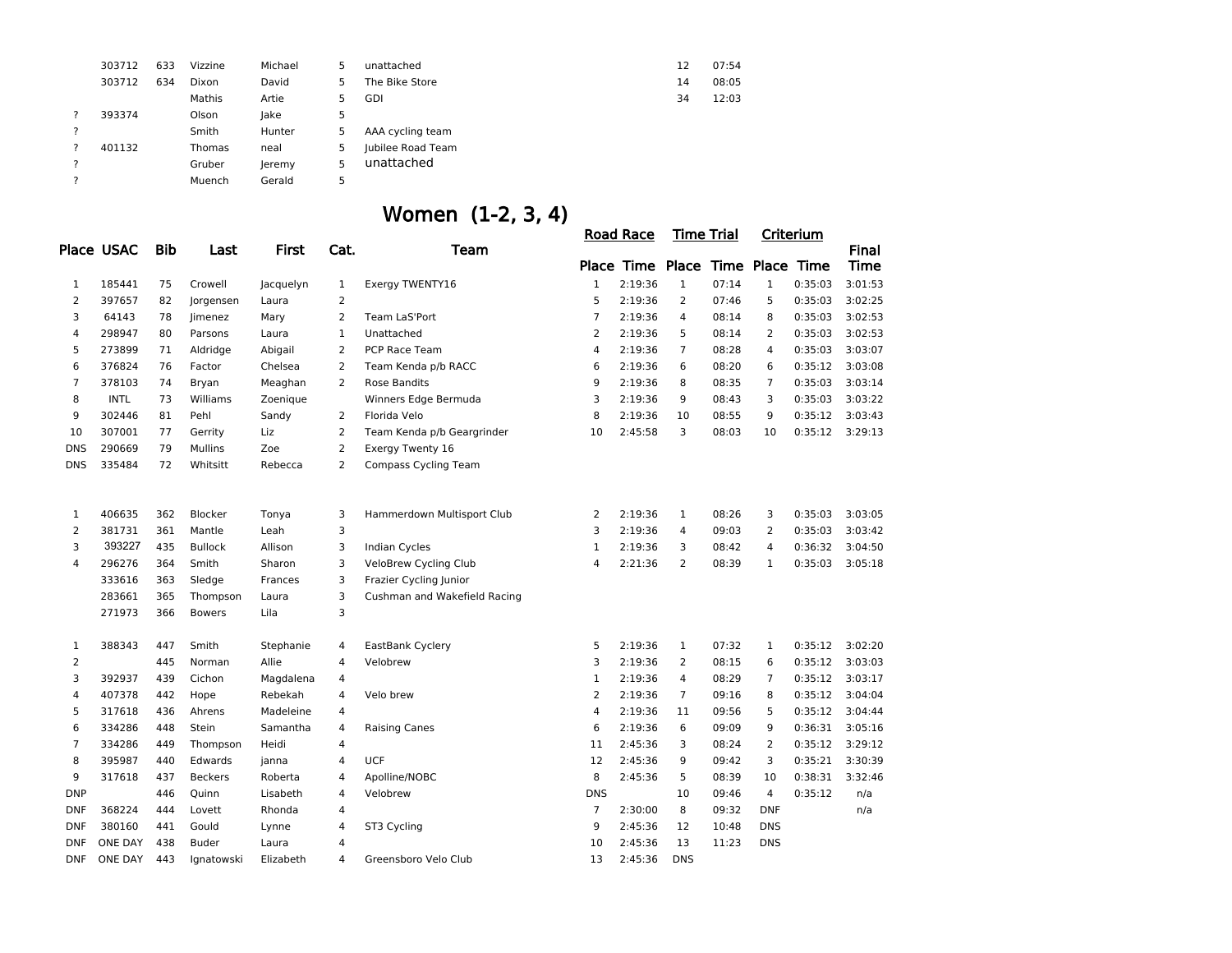|                | Masters 35+ (1-3, 4, 5) |            |                  |              |                |                                        |                |                                  |                   |       |                |           |              |  |
|----------------|-------------------------|------------|------------------|--------------|----------------|----------------------------------------|----------------|----------------------------------|-------------------|-------|----------------|-----------|--------------|--|
|                |                         |            |                  |              |                |                                        |                | <b>Road Race</b>                 | <b>Time Trial</b> |       |                | Criterium |              |  |
|                | <b>Place USAC</b>       | <b>Bib</b> | Last             | <b>First</b> | Cat.           | Team                                   |                |                                  |                   |       |                |           | <b>Final</b> |  |
|                |                         |            |                  |              |                |                                        |                | Place Time Place Time Place Time |                   |       |                |           | Time         |  |
| 1              | 193992                  | 103        | <b>Boudreaux</b> | Woody        | $\mathbf 1$    | Herring gas cycling                    | $\mathbf{1}$   | 2:04:25                          | 5                 | 06:54 | $\mathbf{1}$   | 0:50:45   | 3:02:04      |  |
| $\overline{2}$ | 186384                  | 116        | Preston          | Guy          | $\overline{2}$ | velobrew                               | 4              | 2:04:25                          | 8                 | 07:08 |                | 0:50:45   | 3:02:18      |  |
| 3              | 196540                  | 118        | Santa Cruz       | Pablo        | $\mathbf{1}$   | FloridaVelo                            | 3              | 2:04:25                          | 16                | 07:24 | 13             | 0:50:45   | 3:02:34      |  |
| 4              | 41597                   | 114        | Moak             | Frank        | $\overline{2}$ | <b>Herring Gas Cycling</b>             | 12             | 2:05:19                          | $\mathbf{1}$      | 06:38 | 8              | 0:50:45   | 3:02:42      |  |
| 5              | 3720                    | 102        | Binkley          | Robert       | $\mathbf{1}$   | <b>SCV</b>                             | 6              | 2:05:19                          | $\overline{2}$    | 06:46 | 12             | 0:50:45   | 3:02:50      |  |
| 6              | 201550                  | 105        | Davis            | Donald       | $\overline{2}$ | Team Truly Spokin                      | 11             | 2:05:19                          | 3                 | 06:48 | 14             | 0:50:45   | 3:02:52      |  |
| 7              | 280524                  | 107        | Foley            | Roy          | $\overline{2}$ | Aeropro Coaching                       | 10             | 2:05:19                          | 4                 | 06:48 | 11             | 0:50:45   | 3:02:52      |  |
| 8              | 77897                   | 110        | Landry           | Kevin        | 3              | ABC/ Cajun Cyclist Racing              | 2              | 2:04:25                          | 17                | 07:54 | 5              | 0:50:45   | 3:03:04      |  |
| 9              | 110595                  | 113        | Meschler         | Justin       | 3              | <b>Big Ring Racing</b>                 | 9              | 2:05:19                          | 6                 | 07:05 |                | 0:50:45   | 3:03:09      |  |
| 10             | 294004                  | 112        | Mapple           | Andy         | 2              | FL Velo                                | 14             | 2:05:19                          | $\overline{7}$    | 07:06 | 4              | 0:50:45   | 3:03:10      |  |
| 11             | 52111                   | 106        | Flores           | Bennie       | 3              | 4D Racing                              | 5              | 2:05:19                          | 9                 | 07:11 | 6              | 0:50:45   | 3:03:15      |  |
| 12             | 55950                   | 120        | Stephens         | Peter        | 3              | Mississippi Gulf Coast Bicycle Club    | 18             | 2:05:19                          | 10                | 07:12 |                | 0:50:45   | 3:03:16      |  |
| 13             | 228079                  | 111        | Lipold           | Marek        | $\overline{2}$ | unattached                             | 8              | 2:05:19                          | 11                | 07:13 | 3              | 0:50:45   | 3:03:17      |  |
| 14             | 232389                  | 115        | Poteet           | Mark         | 3              | Synergy Racing Team p/b Jabil          | 16             | 2:05:19                          | 12                | 07:14 | 10             | 0:50:45   | 3:03:18      |  |
| 15             | 332882                  | 109        | Korhonen         | Alan         | $\overline{2}$ | Synergy Racing Team p/b Jabil          | 17             | 2:05:19                          | 13                | 07:14 |                | 0:50:45   | 3:03:18      |  |
| 16             | 166133                  | 122        | Regan            | Timothy      |                | unattached                             | 19             | 2:05:19                          | 14                | 07:15 |                | 0:50:45   | 3:03:19      |  |
| 17             | 50922                   | 509        | McMurry          | mark         |                | unattached                             | $\overline{7}$ | 2:05:19                          | 15                | 07:21 | 2              | 0:50:45   | 3:03:25      |  |
| 18             | 63765                   | 100        | Baranowski       | Craig        | 2              | Hammer Down Racing                     | 13             | 2:05:19                          | 18                | 08:06 | 9              | 0:50:45   | 3:04:10      |  |
| 19             | 28734                   | 117        | Prioli           | Anthony      | $\mathbf{1}$   | Synergy Racing Team p/b Jabil          | 15             | 2:05:19                          | 19                | 08:11 | $\overline{7}$ | 0:50:45   | 3:04:15      |  |
| 20             | 394869                  | 123        | Hiatt            | David        |                | unattached                             | 21             | 2:07:38                          | 20                | 08:53 |                | 0:50:45   | 3:07:16      |  |
| <b>DNF</b>     | 326314                  | 104        | Campbell         | <b>limmy</b> | 3              | Finish Strong Endurance Team           | 20             | 2:05:19                          | <b>DNS</b>        |       |                |           |              |  |
| <b>DNS</b>     | 53859                   | 101        | Bellau           | Kenny        | $\mathbf{1}$   | <b>Herring Gas</b>                     | <b>DNS</b>     |                                  |                   |       |                |           |              |  |
| <b>DNS</b>     | 289531                  | 108        | Fresne           | Didier       | $\overline{2}$ | FloridaVelo                            |                |                                  |                   |       |                |           |              |  |
|                |                         |            |                  |              |                |                                        |                |                                  |                   |       |                |           |              |  |
| 1              | 220713                  | 408        | Olson            | Chris        | 4              | Velobrew                               | 2              | 2:05:21                          | $\overline{2}$    | 07:27 | $\overline{2}$ | 0:50:45   | 3:03:33      |  |
| $\overline{2}$ | 307308                  | 405        | Link             | Robert       | $\overline{4}$ | VeloBrew Cycling Club                  | 4              | 2:05:21                          | 4                 | 07:42 | $\overline{4}$ | 0:50:45   | 3:03:48      |  |
| 3              | 320464                  | 403        | Hudson           | Sean         |                |                                        | 3              | 2:05:21                          | 5                 | 07:55 | 3              | 0:50:45   | 3:04:01      |  |
| 4              |                         | 404        | Lim              | Al           |                |                                        | $\mathbf 1$    | 2:05:21                          | 9                 | 08:32 | $\mathbf 1$    | 0:50:45   | 3:04:38      |  |
| 5              | 332852                  | 407        | O'Hearn          | David        | 4              | <b>US Military Cycling</b>             | 5              | 2:07:38                          | 8                 | 08:28 | $\overline{7}$ | 0:50:45   | 3:06:51      |  |
| 6              | 338264                  | 409        | Redpath          | Tom          | 4              | US Military Cycling Team Fueled by FRS | 8              | 2:09:43                          | $\mathbf 1$       | 07:12 | 6              | 0:50:45   | 3:07:40      |  |
| $\overline{7}$ | 378688                  | 411        | Silvers          | Scott        | 4              | Village Volkswagen Cycling Team        | $\overline{7}$ | 2:08:51                          | 6                 | 08:13 | 5              | 0:50:45   | 3:07:49      |  |
| 8              | 307308                  | 402        | Faine            | Joshua       | 4              | Mandalay Bay McGhies                   | 6              | 2:08:49                          | $\overline{7}$    | 08:18 | 9              | 0:51:00   | 3:08:07      |  |
| 9              | 299991                  | 410        | Severn           | Dave         | 4              | Cool Beans Racing                      | 9              | 2:13:54                          | 3                 | 07:37 | 8              | 0:50:45   | 3:12:16      |  |
| <b>DNF</b>     | 137678                  | 401        | Dodge            | Kris         | 5              | <b>Emerald Coast Cyclists</b>          | <b>DNF</b>     | 1:14:00                          | n/a               |       |                |           |              |  |
| <b>DNF</b>     | 354550                  | 406        | Morgan           | Wes          |                |                                        | <b>DNF</b>     | 1:06:00                          |                   |       |                |           |              |  |

### Masters 50+ / 60+

| Place USAC | Bib |         |       |       | Last                  | First | Cat.       | Team |       | Road Race |                       | Time Trial |  | Criterium |  |
|------------|-----|---------|-------|-------|-----------------------|-------|------------|------|-------|-----------|-----------------------|------------|--|-----------|--|
|            |     |         |       |       |                       |       | Place Time |      |       |           | Place Time Place Time | Time       |  |           |  |
| 229031     | 510 | Prutz   | Stan  |       | 50+ S3 Racing         | 10    | 2:12:24    |      | 06:57 | 8         | 0:31:31 2:50:52       |            |  |           |  |
| 196529     | 506 | Larson  | Will  | 50+   | Gearlink Racing, Inc. |       | 2:12:24    |      | 07:00 |           | 0:31:31 2:50:55       |            |  |           |  |
| 50802      | 505 | Iohnson | Keith | $50+$ | US Military Cycling   |       | 2:12:24    |      | 07:01 |           | 0:31:31 2:50:56       |            |  |           |  |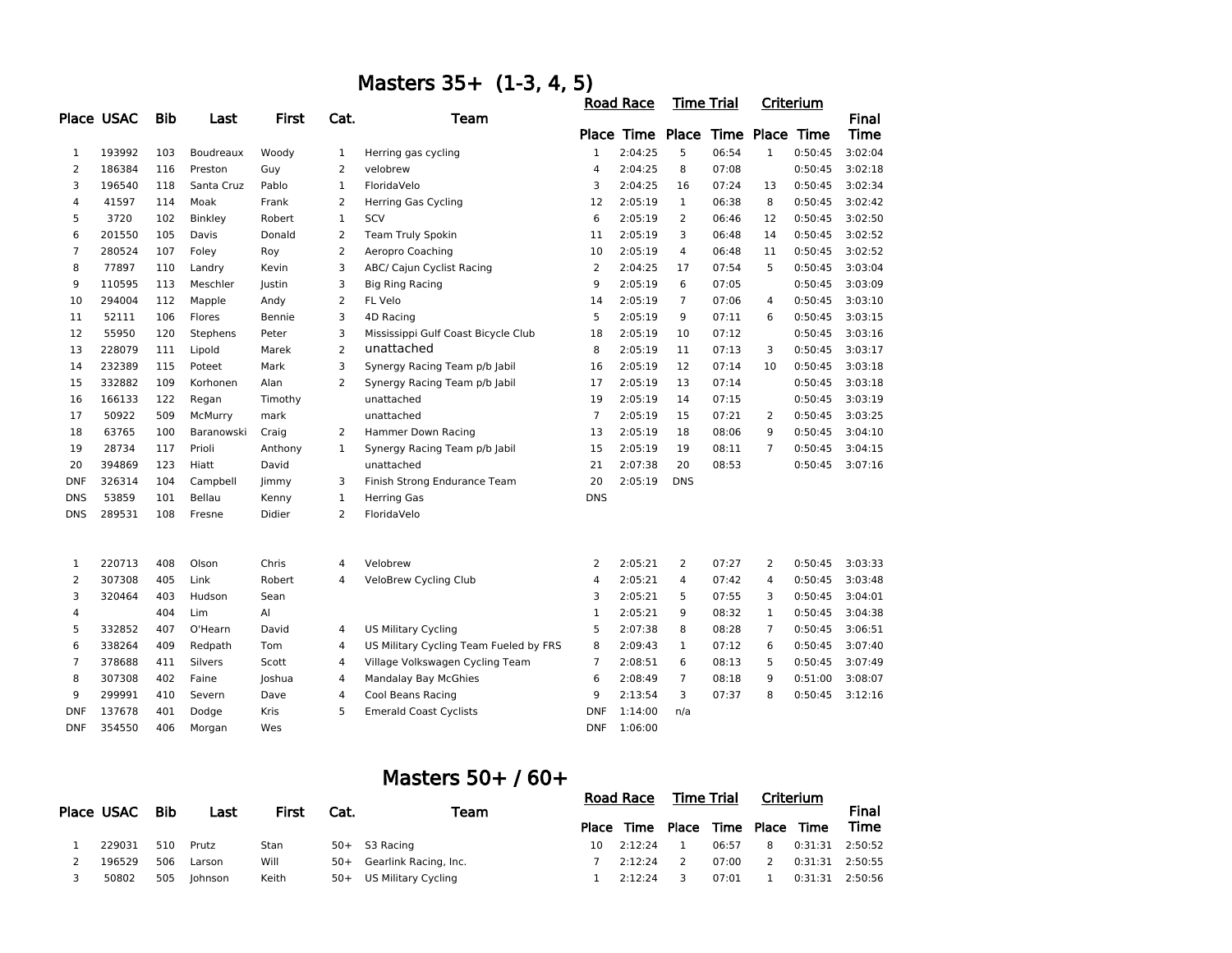| 4          | 33966  | 512 | Stein              | Mark    | $50+$ | Florida Velo                              | 2  | 2:12:24 | 4            | 07:09 | 5.             | 0:31:31 | 2:51:04 |
|------------|--------|-----|--------------------|---------|-------|-------------------------------------------|----|---------|--------------|-------|----------------|---------|---------|
| 5          | 401560 | 504 | Doyle              | John    | $50+$ | VeloBrew Cycling Club                     | 5  | 2:12:24 | 5            | 07:12 | 3              | 0:31:31 | 2:51:07 |
| 6          | 380650 | 508 | <b>McManus</b>     | Scott   | $50+$ | Lake Charles Racing                       | 4  | 2:12:24 | 6            | 07:15 | 6              | 0:31:31 | 2:51:10 |
| 7          |        | 524 | Rhodes             | Michael | $50+$ |                                           | 11 | 2:12:24 | 8            | 07:36 | 4              | 0:31:31 | 2:51:31 |
| 8          | 130765 | 511 | Reker              | Steve   | $50+$ | Gulfcoast Velo                            | 9  | 2:12:24 | 10           | 07:37 | 13             | 0:31:31 | 2:51:32 |
| 9          | 307546 | 514 | Todd               | Gary    | $50+$ | Team LaS'port                             | 8  | 2:12:24 | 11           | 07:49 | 11             | 0:31:31 | 2:51:44 |
| 10         | 50441  | 513 | Taylor             | Timothy | $50+$ | Hub City Bicycle/Lift Center Racing       | 13 | 2:13:13 | 7            | 07:29 | 10             | 0:31:31 | 2:52:13 |
| 11         |        | 525 | Yasson             | leff    | $50+$ |                                           | 3  | 2:12:24 | 9            | 07:36 | 15             | 0:32:13 | 2:52:13 |
| 12         |        | 515 | VanValkenbur Craig |         | $50+$ | Oriole Beach Cycling                      | 6  | 2:12:24 | 14           | 08:33 | $\overline{7}$ | 0:31:31 | 2:52:28 |
| 13         | 66175  | 500 | Adams              | James   | $50+$ | West Florida Wheelmen                     | 14 | 2:15:12 | 13           | 08:14 | 9              | 0:31:31 | 2:54:57 |
| 14         | 366686 | 501 | Arias              | Henry   | $50+$ |                                           | 16 | 2:17:02 | 12           | 07:59 | 14             | 0:31:31 | 2:56:32 |
| 15         | 325242 | 507 | McLaughlin         | Fred    | $50+$ | Hammer Down Multisports                   | 15 | 2:17:02 | 16           | 25:39 | 12             | 0:31:31 | 3:14:12 |
| <b>DNF</b> | 406269 | 502 | Cole               | Mark    | $50+$ |                                           | 12 | 2:12:24 | 15           | 08:51 | <b>DNS</b>     |         |         |
|            |        |     |                    |         |       |                                           |    |         |              |       |                |         |         |
|            |        |     |                    |         |       |                                           |    |         |              |       |                |         |         |
| 1          | 45586  | 602 | Legeai             | Randall | $60+$ | New Orleans Bicycle Club /Apolline Racing | 2  | 2:12:24 | $\mathbf{1}$ | 07:46 | $\mathbf{1}$   | 0:31:31 | 2:51:41 |
| 2          |        | 625 | Mullen             | Frank   | $60+$ |                                           | 1  | 2:12:24 | 2            | 07:56 | 4              | 0:31:31 | 2:51:51 |
| 3          | 179162 | 600 | Rennie             | Robert  | $60+$ | <b>Emerald Coast Cyclists</b>             | 4  | 2:12:24 | 3            | 08:19 | 3              | 0:31:31 | 2:52:14 |
| 4          |        | 605 | Rogers             | Danny   | $60+$ |                                           | 3  | 2:12:24 | 4            | 08:35 | 6              | 0:31:31 | 2:52:30 |
| 5          | 23787  | 601 | McNeely            | Robert  | $60+$ | S3 Racing Team                            | 5  | 2:13:21 | 6            | 08:46 | 5              | 0:31:31 | 2:53:38 |
| 6          | 23787  | 604 | Ross               | Robert  | $60+$ |                                           | 6  | 2:27:58 | 5            | 08:46 | 2              | 0:31:31 | 3:08:15 |
| 7          |        | 603 | White              | lay     | $60+$ |                                           | 7  | 2:27:58 |              | 08:46 | 7              | 0:31:31 | 3:08:15 |

# Juniors 10-12

| Place USAC Bib |  | Last        | First <sub>Cat</sub> |          | Team |  | Road Race Time Trial      | Criterium |  | Final                   |                                       |
|----------------|--|-------------|----------------------|----------|------|--|---------------------------|-----------|--|-------------------------|---------------------------------------|
|                |  |             |                      |          |      |  |                           |           |  |                         | Place Time Place Time Place Time Time |
| 364633         |  | 587 Zinnert | Clayton              | Colavita |      |  | $1 \quad 1:33:32 \quad 1$ |           |  | 09:50 1 0:28:57 2:12:19 |                                       |
|                |  | 599 Johnson | loseph               |          |      |  | 2 1:33:32 2               |           |  |                         | 13:26 2 0:32:00 2:18:58               |

# Juniors 13-14

|   |        |     |                |             |                           |   | 1:08:13 |   |       |   |                     | 1:41:26 |
|---|--------|-----|----------------|-------------|---------------------------|---|---------|---|-------|---|---------------------|---------|
|   | 403704 | 393 | <b>FRITZ</b>   | Joseph      | PCP Race Team             |   |         |   | 08:19 | 4 | 0:24:54             |         |
| 2 | 392555 | 392 | <b>BURNS</b>   | Niall       | <b>Team Boris Cycling</b> |   | 1:08:13 |   | 08:37 |   | 0:24:54             | 1:41:44 |
| 3 | 404765 | 586 | <b>SIMS</b>    | Patton      | unattached                |   | 1:08:13 |   | 09:16 | 6 | 0:26:35             | 1:44:04 |
| 4 | 396553 | 395 | <b>MCNEES</b>  | <b>Eric</b> | RedEye Velo               | 4 | 1:36:14 | 6 | 09:30 |   | 0:24:54             | 2:10:38 |
| 5 | 325482 | 396 | MONAHAN        | lacob       | Apolline/NOBC             |   | 1:36:22 | 4 | 09:17 | 5 | $0:26:35$ $2:12:14$ |         |
| 6 | 393374 | 397 | <b>SMITH</b>   | Hunter      | AAA cycling team          | 6 | 1:36:39 |   | 09:24 | 8 | 0:27:10             | 2:13:13 |
|   |        | 394 | HOWARD         | Matthew     | <b>Frazier Cycling</b>    | 8 | 1:49:53 |   | 09:53 |   | 0:25:00             | 2:24:46 |
| 8 | 397579 | 391 | <b>BRACERO</b> | Jonathan    | unattached                |   | 1:49:53 | 8 | 13:24 |   | 0:26:35             | 2:29:52 |
|   |        |     |                |             |                           |   |         |   |       |   |                     |         |

# Juniors 15-16

|                |        | 153 | <b>KEYES</b> | Hunter  | unattached        | 1:08:07 | 07:33 |   | 0:24:54 1:40:34 |  |
|----------------|--------|-----|--------------|---------|-------------------|---------|-------|---|-----------------|--|
|                | 325480 | 151 | MONAHAN      | loseph  | Desire Title/NOBC | 1:20:43 | 07:55 |   | 0:24:54 1:53:32 |  |
|                | 392529 | 152 | SCIBA        | Brian   | RedEye Velo       | 1:20:43 | 08:25 | 3 | 0:26:35 1:55:43 |  |
| $\overline{a}$ |        | 150 | LANDEEN      | Katalyn | unattached        | 1:58:57 | 13:41 |   | 0:28:54 2:41:32 |  |
|                |        |     |              |         |                   |         |       |   |                 |  |